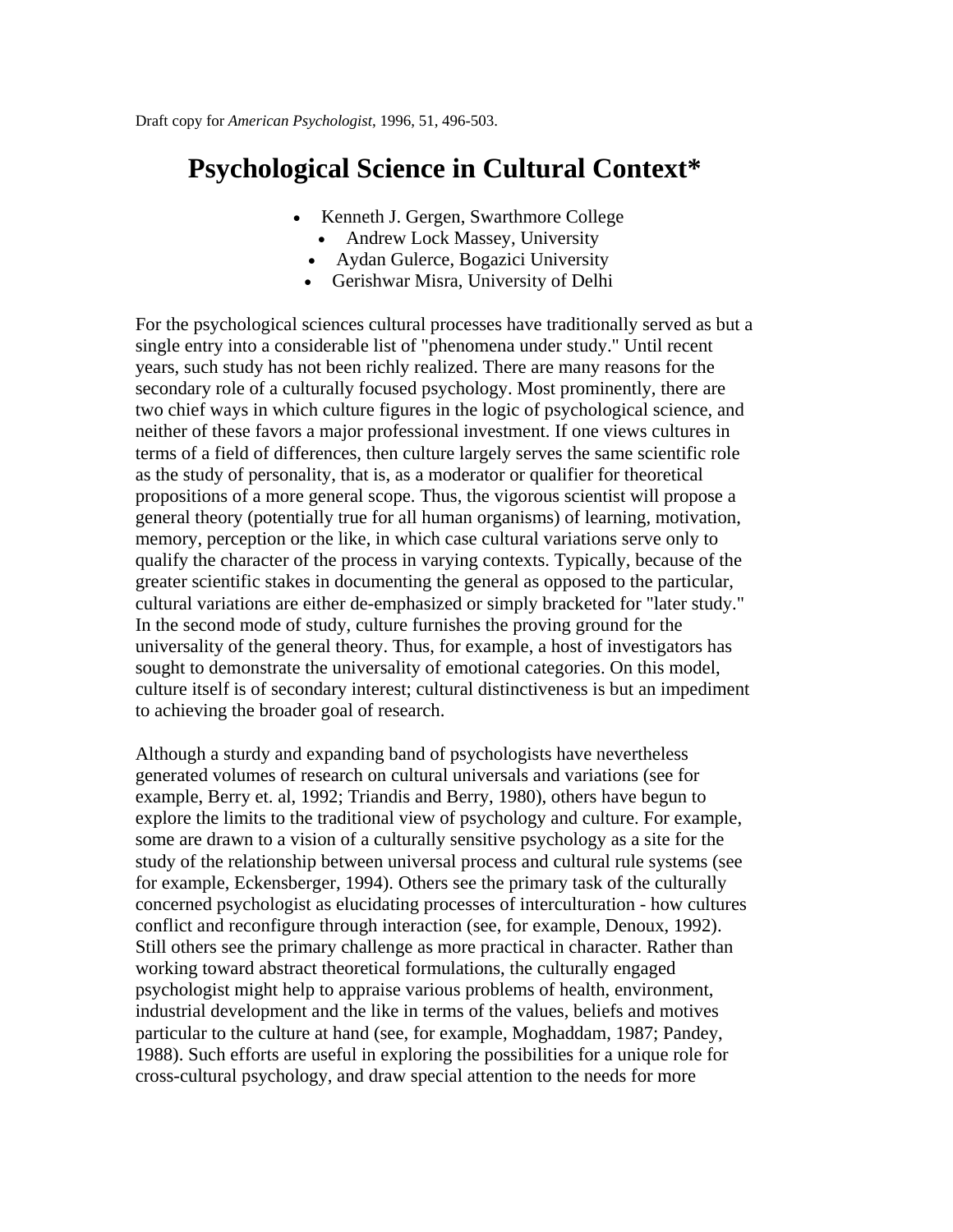interpretive and more practical orientations to the research process.

Interestingly, these deliberations on alternatives have not grown primarily out of North American soil. As many see it, they reflect the misgivings of myriad scholars in non-American, non-Western, and/or Third World locales, and particularly their doubts about the implicit presumption that 1) there is a universally acceptable conception of psychological science, and/or 2) all cultures should emulate psychology as practiced in North America. Such discontent has become increasingly vocal in recent years. For example, Sinha (1990) has questioned the predominance of "vertical collaboration," that is, of psychologists from developing countries working on research initiated by investigators in developed nations; he proposes "horizontal collaboration" among researchers working on practical problems across various regions of a country or with those in other developing nations. Moghaddam (1987) has outlined the attempt of many European psychologists to develop a psychology that is distinctively rooted in European culture. Kagitcibasi (1986) has pointed to the way in which Western individualism has important biasing effects on social psychological theory. Misra and Gergen (1993) have explored important limitations of North American theories and research practices when imported into the Indian cultural context.

In the expression of such doubts, the profession of psychology is relatively conservative. As a contrast, in cultural anthropology there is enormous concern over the tendency of western anthropology to construct other cultures in terms saturated with western ideals and preconceptions, to exploit other cultures by using them for ends that are solely tied to local western interests, and colonizing other cultures through the exportation of western ideas, values and practices (see for example, Clifford, 1988; Fabian, 1983; Marcus, 1986). Similar discontents are manifest in various geographical area studies. For example, in his now classic work, Orientalism, Said (1978) proposes that research in "Oriental Studies" reflects the presumption of western superiority, and operates as a self-serving projection of the investigators'conceptions.

There is much to be said for healthy dissent, and reflexive deliberation on the taken-for-granted assumptions of the profession. However, perhaps the most important test of the critical impulse is in terms of its capacity to generate alternative courses of action, to enrich the discipline and the world it serves in important ways. It is to this end that we direct the remainder of this offering. For many of us there is no more dramatic form of critical reflection than that stemming from an inversion of psychology's traditional subject-object dichotomy. That is, rather than privileging the psychologist as the scrutinizing subject for whom culture serves as the object of study, we find it most fully liberating to place culture in the vanguard. Let us begin with culture, as variously lived by each of us, and place psychology under scrutiny. In this case we may ask, in what degree and with what effects is psychological science itself a cultural manifestation? Beginning in this way, it is immediately apparent that the science is largely a byproduct of the western cultural tradition at a particular time in its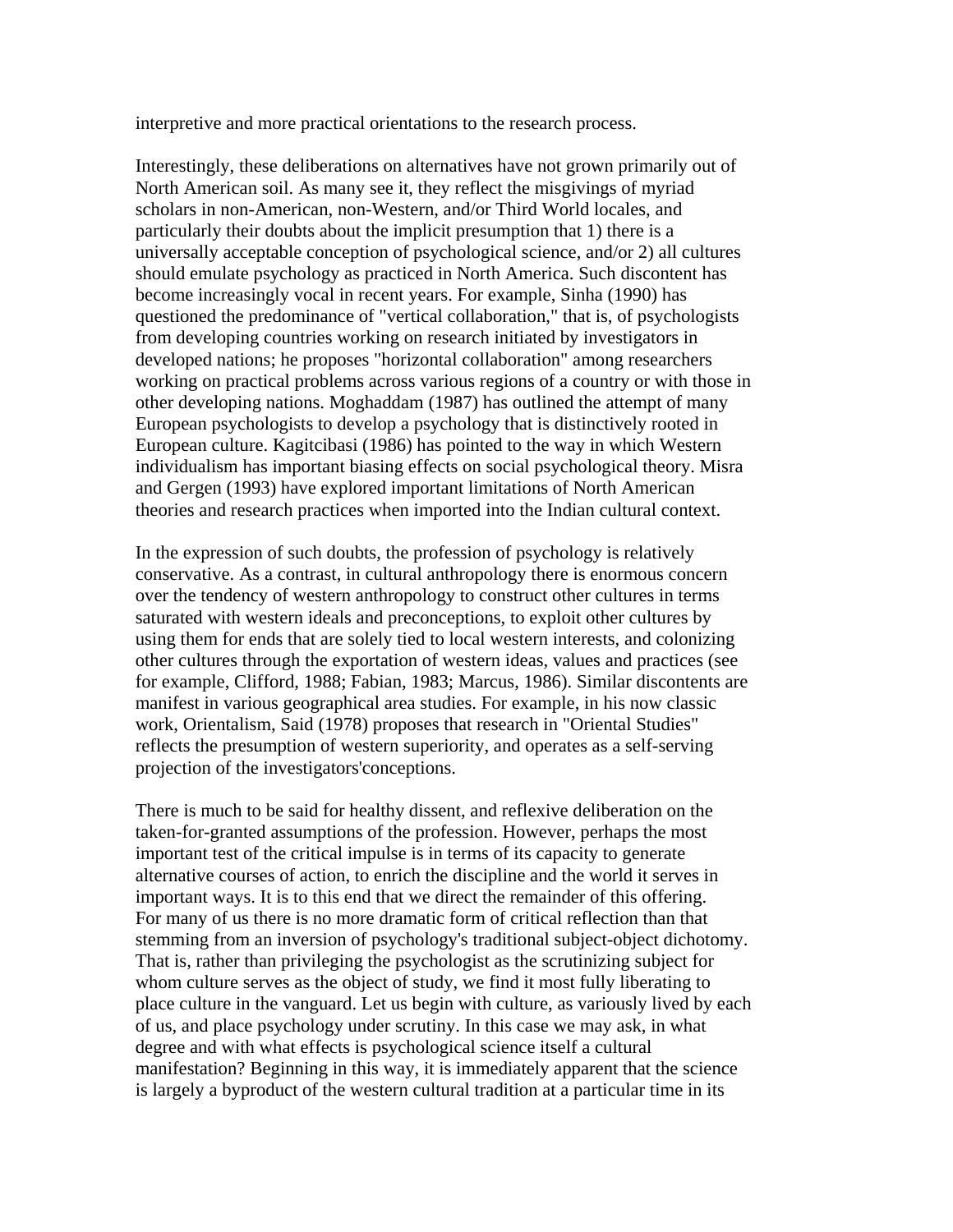historical development. Suppositions about the nature of knowledge, the character of objectivity, the place of value in the knowledge generating process, and the nature of linguistic representation, for example, all carry the stamp of a unique cultural tradition. Most interestingly, the character of psychological science is informed by a priori suppositions concerning the nature of human psychology itself (Gergen, 1994). That is, the science is based on certain assumptions concerning the psychological functioning of the individual scientist; without these assumptions the science as we know it would fail to be intelligible. It is presumed, for example, that the scientist possesses a conscious or observing mind, capable of reflecting and recording the nature of a world external to it; that the scientist possesses powers of inductive and deductive logic; and that the scientist also harbors motives and values that, without safeguards, can obscure observation and interfere with logical processes. All of these grounding assumptions are constituents of a western ethnopsychology (see Heelas and Lock, 1981).

In what follows we wish to give fuller voice to specific cultural standpoints. Speaking from disparate cultural backgrounds and disparate histories of culturally sensitive study, we explore a range of problems provoked by the presumption of a universal science of psychology. However, rather than resting secure in critique, we also begin to explore the benefits for psychology when culture is given primacy.

### **Toward Indigenous Indian Psychology (Girishwar Misra)**

The discipline of psychology as practiced in India is primarily based on the knowledge and know-how imported from the Euro-American tradition within the context of the more general exportation of Western knowledge and education (D. Sinha, 1986). As such Indian psychology began its journey by imitating the research problems, concepts, theories and methods borrowed from the research done in western countries. Being the recipient, it was subordinated to the donor country. The colonial condition of India led to gross neglect and avoidance of the Indian intellectual and cultural tradition central to the practices of the Indian people. The academic world maintained a distance from its cultural heritage and looked down at it with suspicion. The colonial incursion was so powerful that while western concepts were accepted and welcomed without scrutiny, indigenous concepts were denied entry to the academic discourse. Since the discipline was imitative, its growth remained always one step behind the developments in the donor country.

Unlike the West, psychology in India did not grow as an integral part of the evolutionary process. Training by British or American psychologists coupled with the colonial influence produced a strong tendency in the academy to engage in a practice of culture blind psychology. Surprisingly enough this did not create discontent, as researchers were generally confident that they were contributing to the cumulatively growing pool of universal knowledge. Thus, deviations were treated as errors and the problems and issues were filtered through the scientific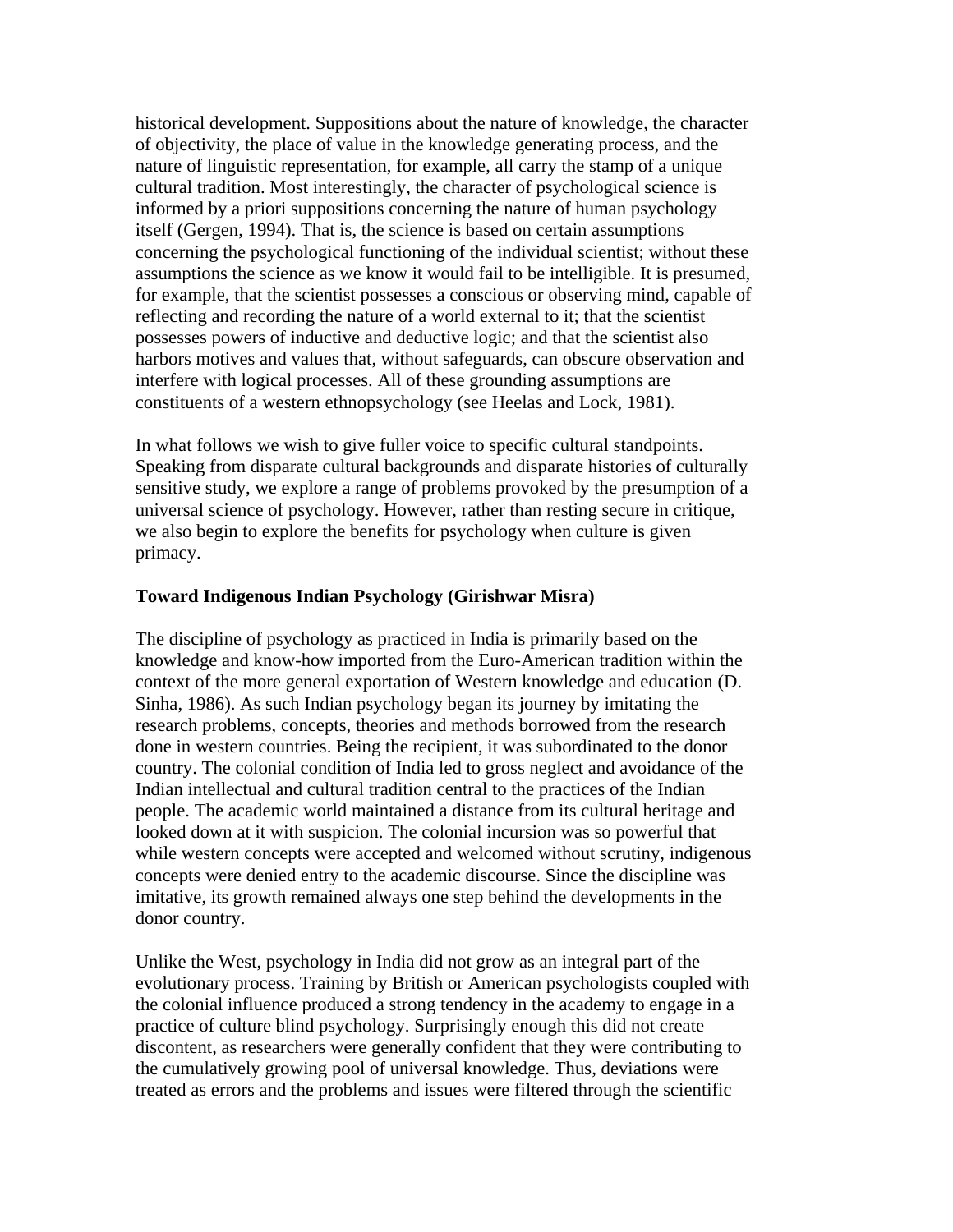#### framework (Nandy, 1974)

For a long period, psychology taught in the Indian universities was pure western psychology and attempts were made to safeguard it from the contaminating effects of Indian culture and thought. Its teaching maintained a strong universalistic stance. The research studied largely focused on testing the adequacy of western theories and concepts, wherein subjects provided objective behavioral data. In this scheme of scientific activity, culture was an irrelevant and extraneous intrusion. The current western thinking of the science of psychology in its prototypical form, despite being local and indigenous, assumed a global relevance, and was treated as a universal or pan-human mode of generating knowledge. Its dominant voice subscribes to a decontextualized vision with an extraordinary emphasis on individualism, mechanism, and objectivity.

This peculiarly western mode of thinking is fabricated, projected and institutionalized through representational technologies and scientistic rituals, and transported on a large scale to the non-Western societies under politico-economic domination. As a result, western psychology tends to maintain an independent stance at the cost of ignoring other substantive possibilities from disparate cultural traditions. Mapping reality through Western constructs has offered a pseudo understanding of the peoples of alien cultures and has had debilitating effects in terms of misconstruing the special realities of other peoples, and exoticizing or disregarding psychologies that are non-Western. Consequently, when people from other cultures are exposed to western psychology they find their identities placed in question, and their conceptual repertoires rendered obsolete.

For many of us, the universally projected modernist view of the individual as a self-determining and self-contained being is rapidly losing its functional value. In particular, post-modern conditions of massive cultural interchange invite us to think in terms of global coordination and cooperation. Sampson (1989) proposes that the western theory of the person has to be revised. To this end he proposes that the community not only describes a person's identity but constitutes it. In this framework persons are viewed as guardians of culturally based assets, and not their owners. Concomitantly, there is a resurgence of interest in approaching human action through more local modes of understanding, and issues of subjectivity, interpretation, and everyday understanding become increasingly salient. This shift signals the possibility of developing more culturally grounded and locally useful forms of knowledge. It goes beyond the positivist position and proposes that the knowledge claims in the human domain are relative to the setting in which they are developed.

From this standpoint, we may see the person and the cultural context as mutually defining. Instead of searching for simple cause-effect relationships, a contextdependent strategy is more desirable. The role of the academic psychologist might be better envisioned in terms of understanding, reading and interpreting cultural actions; sensitizing people to the potentialities of action within the existing range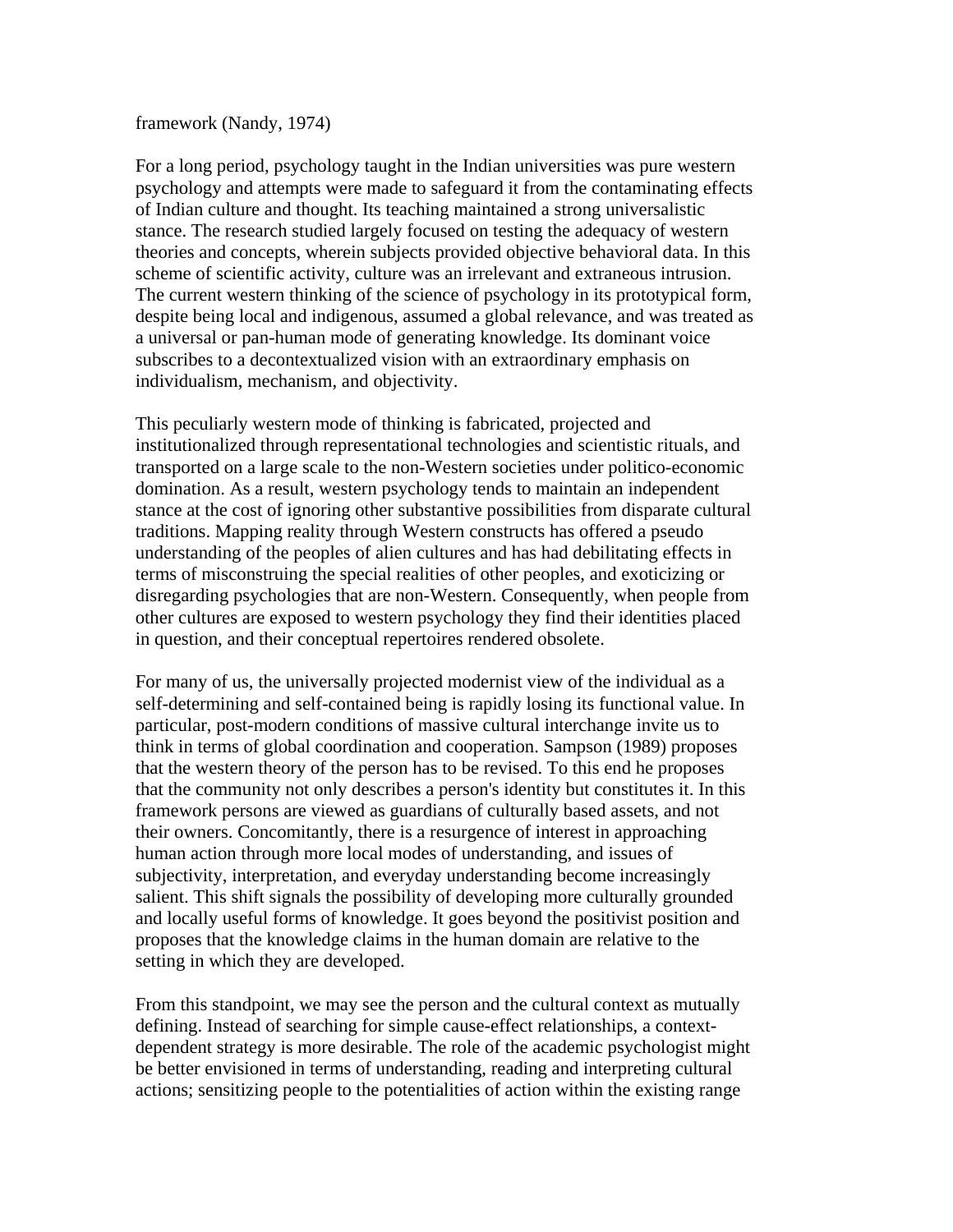of intelligibilities; and inviting exploration into alternative forms of understanding. Innovative reconstructions of the academic toolbox are required; forms of language require attention, not as representations of underlying mental mechanisms but as culturally constituting actions. We must expand not only the repertoire of our analytical tools, but also add new dimensions to the theoretical and conceptual arena of the discipline. This also means active interchange with allied disciplines. This kind of participatory practice would be creative and emancipatory, acting so as to enrich and extend the cultural traditions.

There are numerous signs of movement toward indigenous forms of psychology. At a metatheoretical level, Pranjpe (1984) has explored the possibility of relating and contrasting eastern and western concepts of self, identity and consciousness. Varma (in press) has approached the possibility of developing a social constructionist framework for psychology in India. Misra and Gergen (1993) have explored the possibility of articulating Indian (Hindu) construals of psychological functioning, with special emphasis on the spiritual and natural roots of the ontology of personhood. An indigenous psychology, from this standpoint, would emphasize: a holistic-organic worldview, coherence and order across all life forms, the socially constituted/embedded nature of the person, non-linear growth and continuity in life, behavior as transaction, the temporal and atemporal existence of human beings, spatio-temporally contextualized action, the search for eternity in life, the desirability of self-discipline, the transitory nature of human experience, distributed rather than personalized control, and a belief in multiple worlds (material and spiritual).

In more pointed analyses, there has been increased questioning of western psychological constructs and methods for explicating and understanding Indian reality. These efforts to offer alternative construals have taken various forms, including theoretical and methodological innovations in social psychological, clinical and organizational contexts. A fruitful interface between indigenous Indian thought and psychological discourse is found in the Guru Chela paradigm of therapy (Neki, 1973), the nurturant task style of leadership (J.B.P. Sinha,1980), analyses of self and personality (Naidu, 1994; Tipathi, 1988), the reconceptualization of achievement (Misra and Agarwal, 1985: Dalai, Singh, and Misra, 1988), analyses of the Indian psyche (Kakar, 1978), emotion (Jain, 1994), justice (Krishnan, 1992), morality (Misra, 1991), the concept of well-being (D.Sinha, 1990), development (Kaur and Sarawsathi, 1992), values (Prakash, 1994), detachment (N. Pande and Naidu, 1992), and methods of organizational intervention (Chakraporty, 1985). As Marriott (1992) has envisioned, these developments suggest,"that alternative social sciences are potentially available in the materials of many non-western cultures, and their development is essential to serve in the many places now either left to ad hoc descriptions or badly monopolized by social sciences borrowed from the West." (p.269)

This move toward an indigenous Indian psychology does not imply an abandonment of the western tradition. The aim is not to generate a set of mutually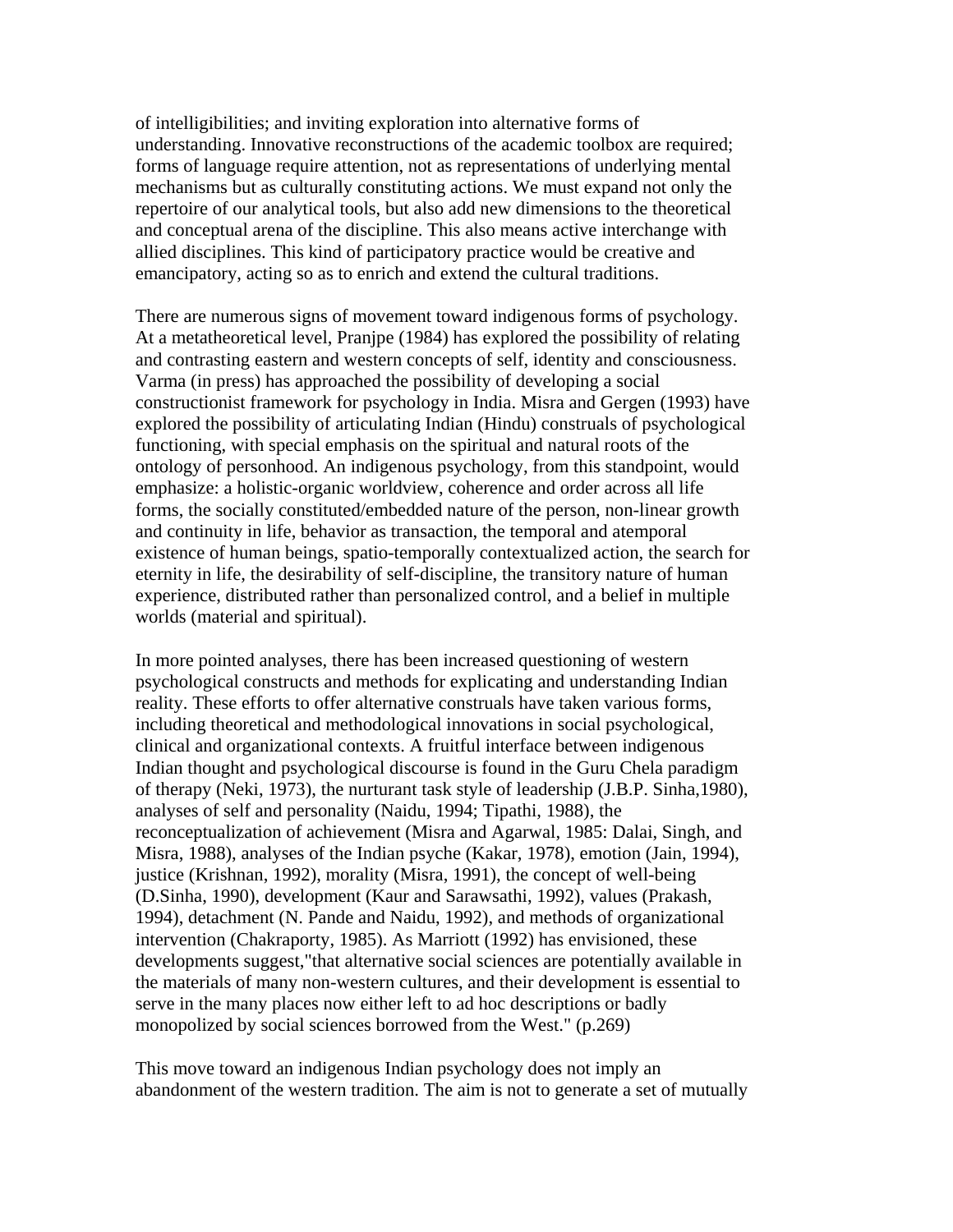exclusive, culturally based orientations that fail to regard or appreciate the alternatives; rather, there is an additional need to generate orientations that intersect and interpenetrate. Even three decades ago, Sinha (1962) indicated a need for an integration of modern psychology with Indian thought. Indian scholars have been drawn to this possibility by attempting to mix western and Indian concepts and to adapt western concepts to suit Indian culture. Whether western scholars can join in such a multi-world endeavor, so that a true dialogue ensues, remains to be seen.

### **Psychology in the Maori Context (Andrew Lock)**

The practice of psychology in New Zealand, and particularly within the Maori context, cannot be understood without some grasp of history. The Maori are an indigenous people whose origins in the country can perhaps be traced back some 3,000 years. A second group of people began to arrive some 300 years ago, and have sustained a post-Renaissance Indo-European culture that is generically termed "British." Largely because of their superior force of arms, and through a series of dubious political "agreements," the British gradually asserted their rule of the territories. Simultaneously, the Maori people have found themselves the victims of wide-ranging abuses, in which they have lost land, the rights to many of their traditional practices, and governance rights which they felt had been guaranteed by earlier agreements. They have increasingly been subjected to laws and regulations that either disregarded or actively interfered with traditions of longstanding.

It has only been within the past few decades that a significant political force has been mounted in opposition to these incursions. Historically, there is no single Maori culture, as a recognizable, coherent unit; rather, there are many distinctive tribes each with its own local customs. However, largely for political purposes a vociferous "Maori" voice was developed to challenge the ever-encroaching British reign. Only in 1987 did the Maori language become an official language of State. State agencies have since developed mission statements in which they have committed themselves to observing certain Maori rights and customs. Yet, the nature of their policies is still very much an unknown; all cultural institutions are going through a process of re-inventing themselves.

What are the implications of the above sketch for the contemporary practice of psychological science? Consider the reaction of Lawson-Te Aho (1993): psychology, and clinical psychology in particular, has created the mass abnormalization of Maori people by virtue of the fact that Maori people have been on the receiving end of psychological practice as the helpless recipients of (English) defined labels and treatments... Clinical psychology is a form of social control derived from human intent and human action and offers no more "truth" about the realities of Maori people's lives than a regular reading of the horoscope page in the local newspaper.(p.26)

In effect, because psychology is seen by the Maori as an instrument devised by the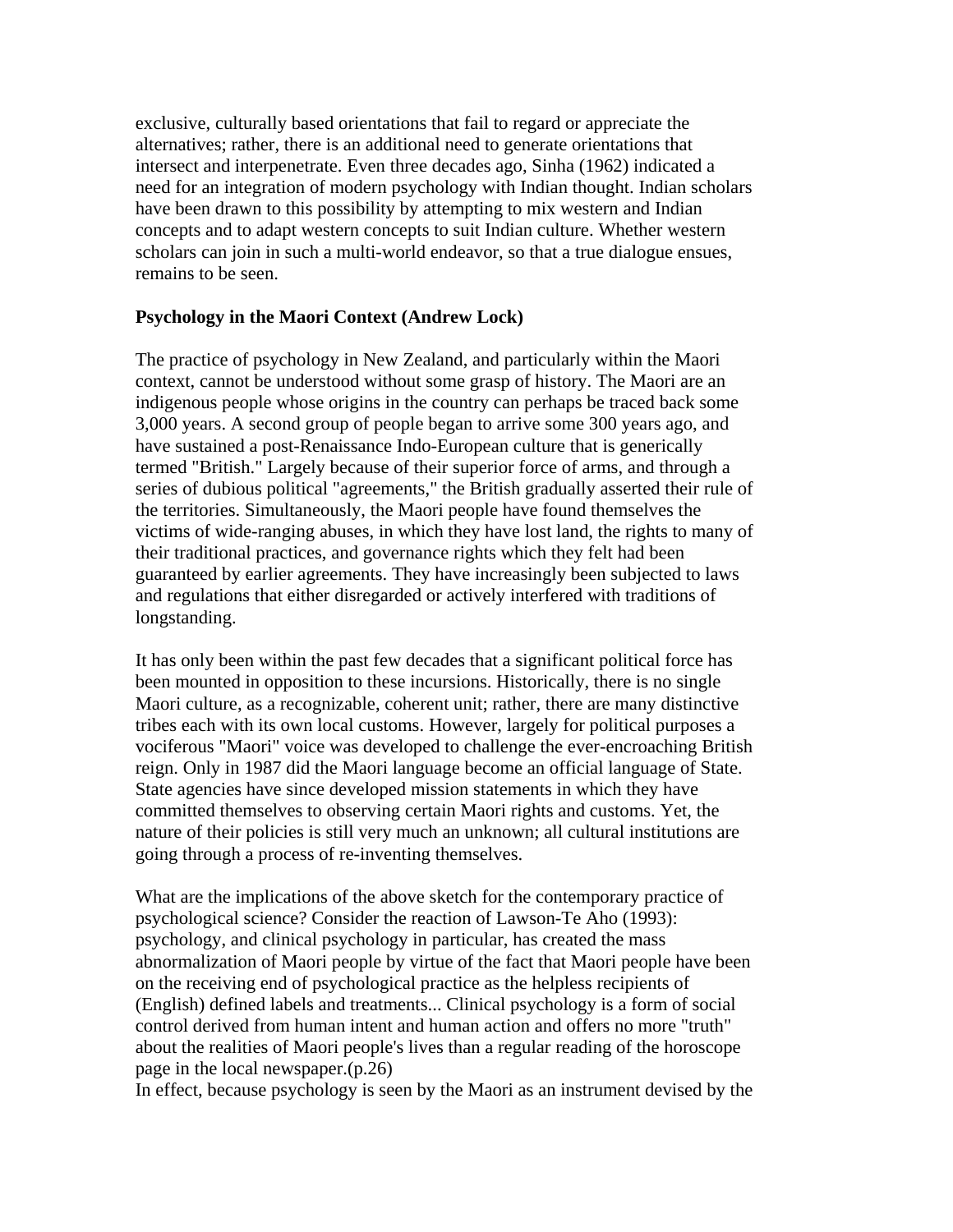dominant power, the profession is practiced in a highly politicized environment. There are three important consequences. First, because western psychology provides the instruments of assessment on which judgements are made, it is distrusted implicitly as a force in the continuation of suppression. Durie (l994) notes that Maori psychiatric admission rates are two or three times those of non-Maori, and that there are no simple explanations for this. None-the-less the westerm diagnostic scales can be socially represented, grasped, and characterized by the Maori as part of the policing mechanisms of a post-colonial state.

Second, recent developments in social psychology in the area of discourse and "social construction" have been seized on as of central importance for a practical contribution from the discipline (Potter and Wetherell, l987; Wetherell and Potter, l992). Discourse studies are seen as having strong potential for undermining the authority of the elites (Huygens, l993); studies of the discourse of the oppressed hold promise for challenging existing social relations (Essed, l988). Smith (l992), for example, outlines Maori discursive ideologies of education and language that have undergirded changes in the educational system; knowledge of the discourse of the disempowered brings it into contrasting relief with the discourse of the empowered and thereby both poses and enables a challenge to the status quo.

Third, the politicized context of psychology serves to highlight the constructed nature of social life and institutions, such that in the hands of skilled workers, new and effective forms of practice can be established. Examples include the "Just Therapy" of Charles Waldegrave's group in Wellington (E.G.Waldegrave and Tapping, 1990) and David Epston's contribution to the development of "narrative therapy" (e.g., White and Epston, l990).

In my view, the political polarization of the discipline is not merely derived from local relations of dominance and submission, but involves a clash of cultures. There is, here, a clash of values, of logics, and of conceived worlds and personhood; it is a difference in linguistic and other practices with incommensurate historical roots. "Personhood" in the two cultures cannot properly be equated. Superficially we might locate similarities, for example, in the conception of the mind-body relation, between the tinana and wairua. But these latter words are embedded in a complex web of cultural practices, and the direct translation of tinana as body, and wairua as mind, cannot be substantiated. The "map of the self" is different in each culture, and each culture could be said to require its own separate "psychological science."

I have found coming to terms with this conclusion very difficult. In this case, the academic psychology of experimentation and measurement is not being challenged on epistemological grounds, nor on its constitution and interpretation of its data - its "truth status," if you like. These could be interesting discussions. Rather, academic and applied psychology are just deemed irrelevant. Why would a Maori want to measure intelligence, or sanity, for example? Western schools and western asylums are not the Maori way of education nor treatment for the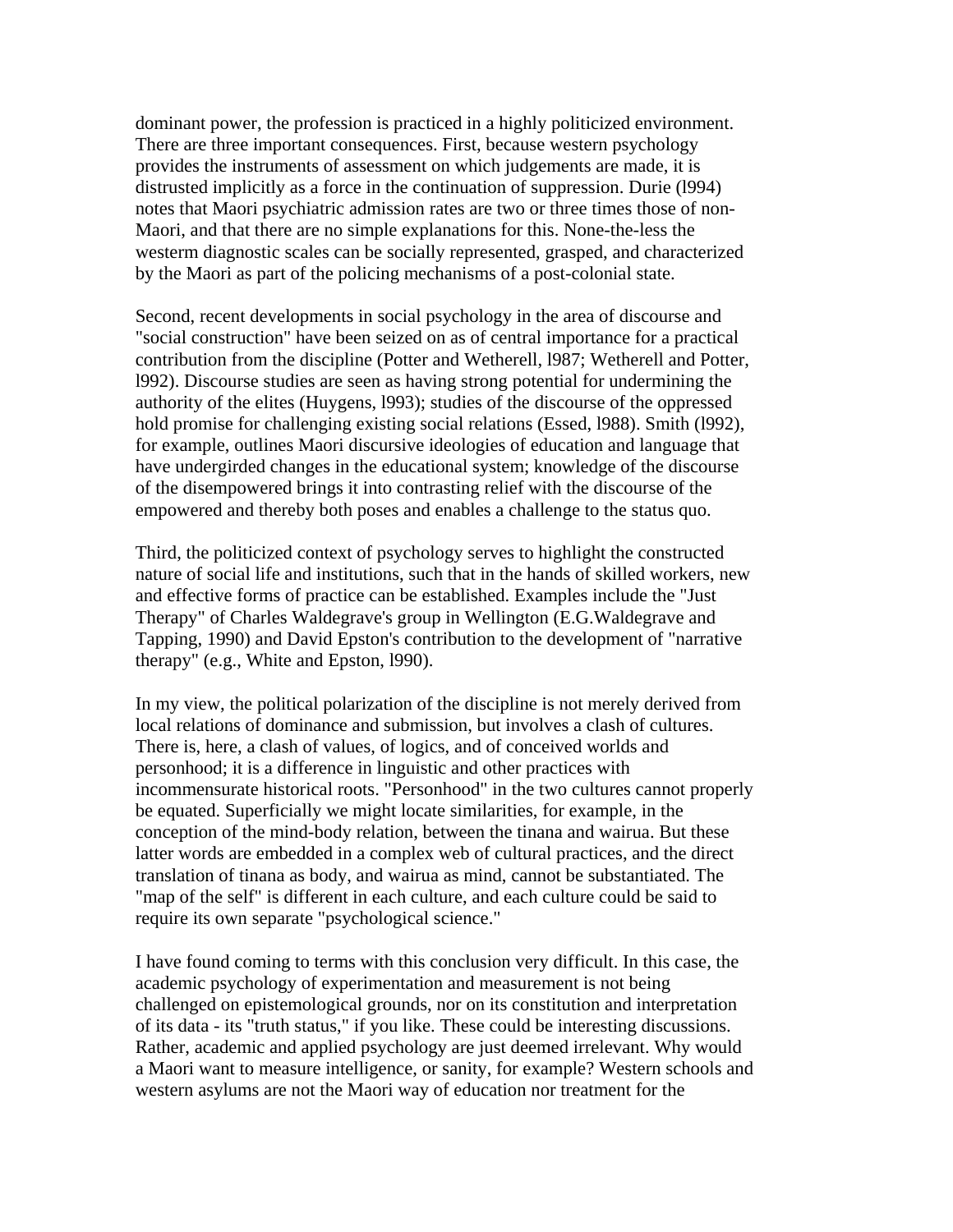troubled. As I confront this fact, great doubt suddenly opens up. At one time - not so long ago - western cultural institutions did not require such measures. What, after all, is the status of the measurements created by such scales? Intelligence as a concept has no purchase on an objective reality; it does not map anything in the "real" natural world: rather the concept of intelligence seems historically constituted to meet the challenges faced by western institutions in gaining control of their constituents (see, for example, Rose, 1990). These thoughts have been raised before, but as philosophical and social critiques grounded in a shared tradition of thought, rather than directly by a cultural tradition that defines a livedin human reality in which these "things" are irrelevant except as instruments of politically motivated suppression.

If it is to have a future here, psychology has to be practical within its cultural context. This is not to say that the western tradition has nothing to offer. There are, for one, some approaches within contemporary western psychology that have simple instrumental utility. To appeal to an impeccable study such as Dan Slobin's Cross Linguistic Developmental Project (1985-1992) increases the chances of gaining funding for setting up Maori Language and Cultural Schools; it is highstatus research, and thus appeals to the governments of New Zealand. One could also teach developmental psychology, but because of its practical implications, more usefully from a Vygotskian perspective than a Piagetian one. In particular, the former admits the constitutive role of culture as an integral part of development rather than a background variable. One could teach social psychology as practical rhetoric, but as little else, for experimental social psychology is recognized by many scholars as a branch of an ideologically imbued system of thinking, value saturated, and imperialistic in ambitions. The "narrative" tradition is currently the most attractive candidate for the survival of (near) mainstream academic psychology (Sarbin, 1984). How to tell one's story effectively is a pressing problem in this country, not only in terms of sustaining prideful traditions but in the generation of a "level playing field." Further, such racial discourses also contribute importantly to a substantial data base in social psychology (as contained, for example, in the journal, Discourse and Society). Discourse studies are seen as committed to expressing the worlds of the unvoiced peoples.

In part, the challenge of becoming a psychologist in New Zealand came from previous work, in which Paul Heelas and I, as editors, outlined a universal model of beliefs about the mind (Heelas and Lock, 1981). In one chapter of this volume, Jean Smith (1981) wrote on an exotic culture, the Maori, in which being a self was differently conceived. We as editors, however, felt the Maori view was "encompassable" within our science. We conceived of a universal "moral science" in which agents were aware of the responsibilities which their cultural categories constructed for them. This model may still have some validity. However, the challenge has turned out to be the validity of that validity, the morality of my morality, and the human use of my science. Once cannot simply do as George Miller once advocated - give psychology away - when the gift is an imposition,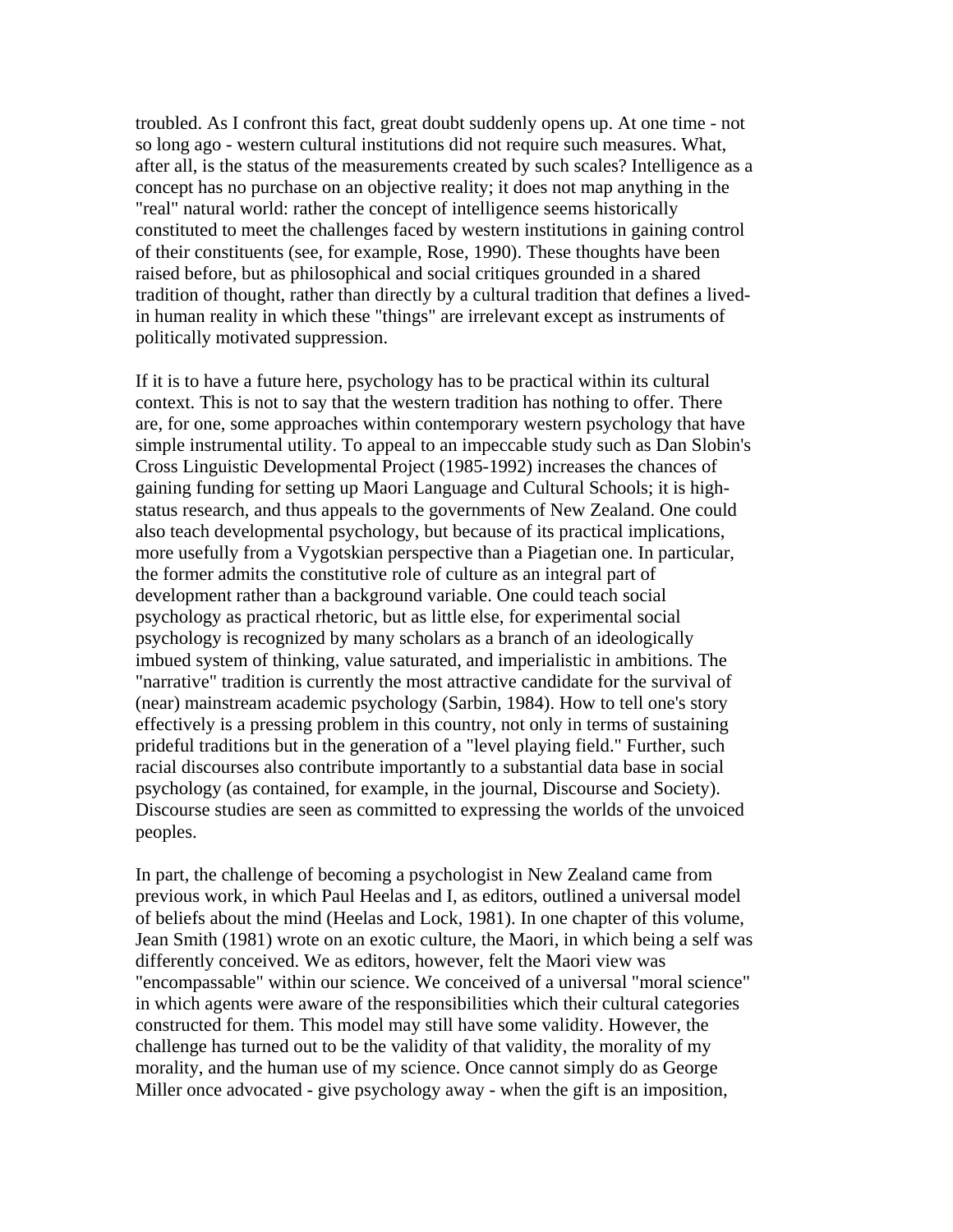seen as an element in a policing process that denies the validity of a culture to determine its own ends.

### **Bridge Over Troubled Waters: A Turkish Vision (Aydan Gulerce)**

In parallel to the global transformations taking place, psychology in Turkey is rapidly "developing." In large measure the profession has been following (sometimes blindly) the footsteps of so-called western (mainly American) psychology - with considerable delay. Ironically, it is not the strategies for defining the place of psychology in society and improving its prestige, that have been transported, so much as psychological technology and theoretical concepts. In spite of this generally unfortunate condition, a substantial number of pioneer psychologists in Turkey are transforming the psychological know-how acquired in western educational insitutions in order to meet the specific needs of the present sociocultural context. They have made substantial efforts to "think globally, act locally," recognizing the possibility of modernization without obliterating the local culture (see, for example, Kagitcibasi, 1986)

At the same time, it would not be so difficult to conclude that American psychology has largely been "thinking locally, acting globally." The reader interested in the potentially damaging impact of western psychology in developing countries can consult with numerous writings by cross-cultural psychologists, including one in the Turkish context (Kagitcibasi, 1984), and a special issue of the International Journal of Psychology devoted to this topic (Sinha and Holtzman, l984). Much has already been written about the value-ladeness and other selfinduced constraints of contemporary psychological science. Not surprisingly, there are also many examples in which American psychology seems all too parochial when contrasted to the enduring characteristics of Turkish tradition (cf. Kagitcibasi, 1982; Oner, 1982). In my own inquiry into ethnopsychological conceptualizations of mental health (Gulerce, l990), child development (Gulerce, l992), and the family (Gulerce, l992), for example, evidence was provided for traditional moral, religious, and sociocultural values that differed or clashed with those implicit in American psychology (when checked against DSM-III, developmental psychology and contemporary family models). There was also evidence for the diffusion of a western ideology of individualism and related construals, indirectly (via cultural artifacts like media) or directly through psychological theories and practices (such as "assertiveness training"), in this socioculturally rich and dynamic society.

To me, any attempt to "repair" or "replace" the western tradition, prior to considering its philosophical and methodological assumptions, along with its place in a world of practical affairs, would largely be useless. To be sure, crosscultural psychologists were quick to notice cultural "shortsightedness" of western psychology (see, for example, Berry, l990; Seagal et al, l990). In general, however, they have been unable to abandon mainstream scientism in general, remaining loyal to empiricism, and testing western theories with "culturally"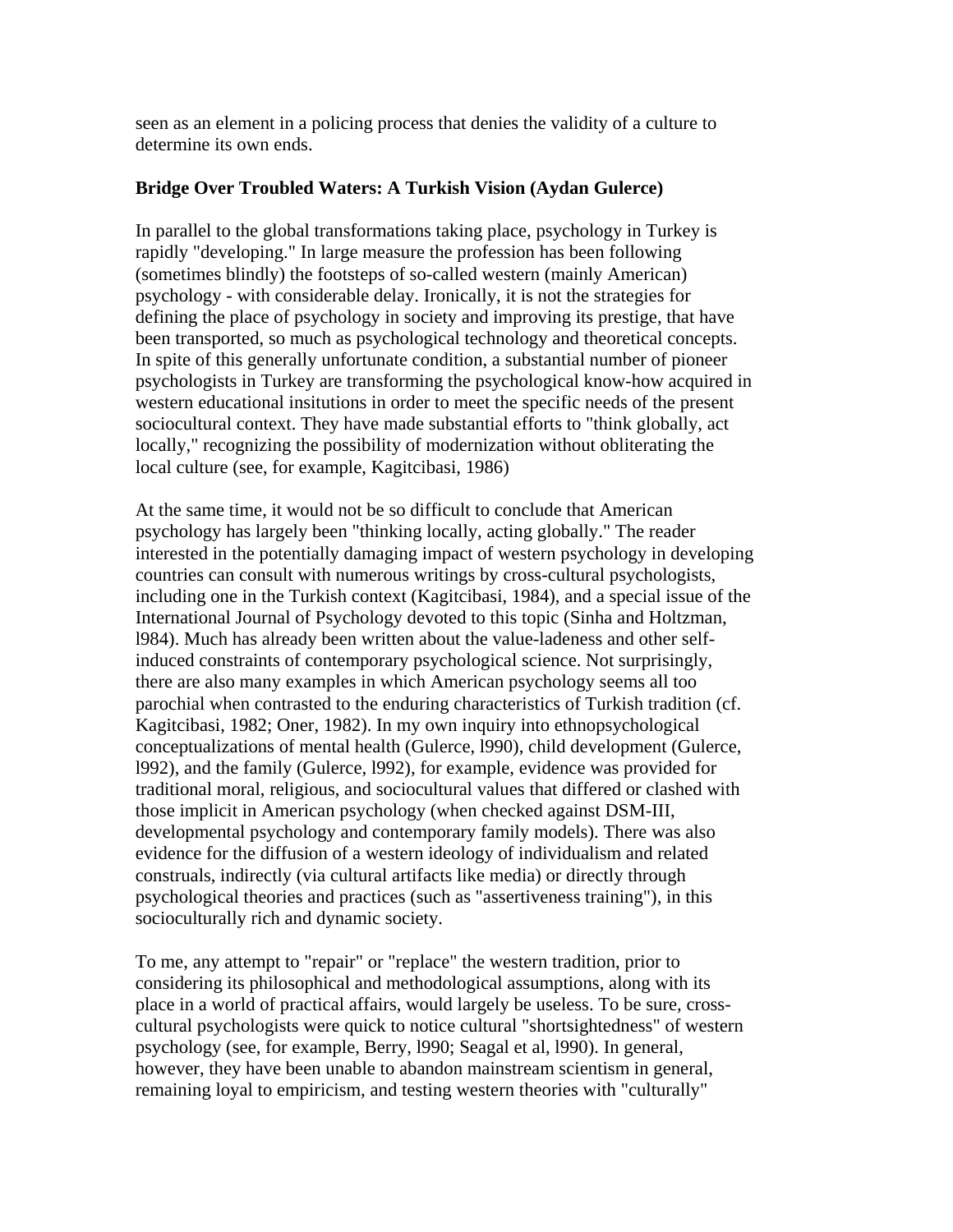(geographically) diverse data. In a similar vein, Turkish psychologists have been concerned particularly with the cultural/ecological validity of various research and application tools (see, for example Oner, l994; Savisir and Sahin, l985). Enormous energy has been invested in the adaptation and normalizing of western instruments. Clearly, the importation of measures, concepts and hypotheses involves a mutually supportive relationship with the diffusion of positivistempiricist conceptions of science. It is also unclear what injustice is done to local intelligibilities by the importation of western conceptions. When psychological terminology is translated into Turkish, the local language loses its richness of connotation along with its multiplicitous functioning in the society. It was not until recently that the conceptual validity of the western models or theories behind the technology were challenged and a "replacement" process begun (e.g., Gulerce, l992).

It is in this respect that the indigenous psychology movement (e.g, Heelas and Lock, l981; Kim and Berry, l993), appears to offer good potential for making the discipline socioculturally relevant, and for constructing culturally valid and intelligible theories. Beyond being culturally appropriate, indigenous conceptions may in turn contribute to the revision of western theories. To illustrate the point with works from Turkey, Kagitcibasi (l985) demonstrated that "culture of separateness" and "culture of relatedness" appear compatible and interdependent in our society, and hence are not mutually the exclusive polarities assumed in western theorizing. Again, my own studies on the conceptualization of transitional phenomena (Gulerce, l99l) and the use of traditional objects (Gulerce, l99l), argue for the coexistent transformations towards both "individuation" and "connectedness," contradicting not only western theory, but classical assumptions about human development - such as unidirectionality, unilinearity, universalism, hierarchical and progressive order, etc. Additionally, many other theoretical assumptions relying on a view of rational, materialist, pragmatic, functionalist, self-centered, and self-contained human being fall short in application to understanding of much Turkish behavior. A guiding model is required which leaves room for the irrational, spiritual, altruistic, conservative, other-centered, community-oriented, and interdependent human being.

At the same time, I do not feel content with the incorporation of "culture" into psychology at the level of theory alone. The indigenization of psychology still faces important challenges. Conceptual and operational definitions of culture, for example, are major sources of difficulty. Converting culture from "independent variable" to "index variable," drawing regional/commmunal boundaries, relying on group statistics - all at the expense of "private cultures" and local psychology not only has the potential danger of generating a "sense of understanding" the other (lodged in one's local assumptions), but of creating new polarities. Further efforts at opening psychology to diverse traditions at all levels of inquiry, particularly in the areas of epistemology, ethics, aesthetics, and praxis are much needed.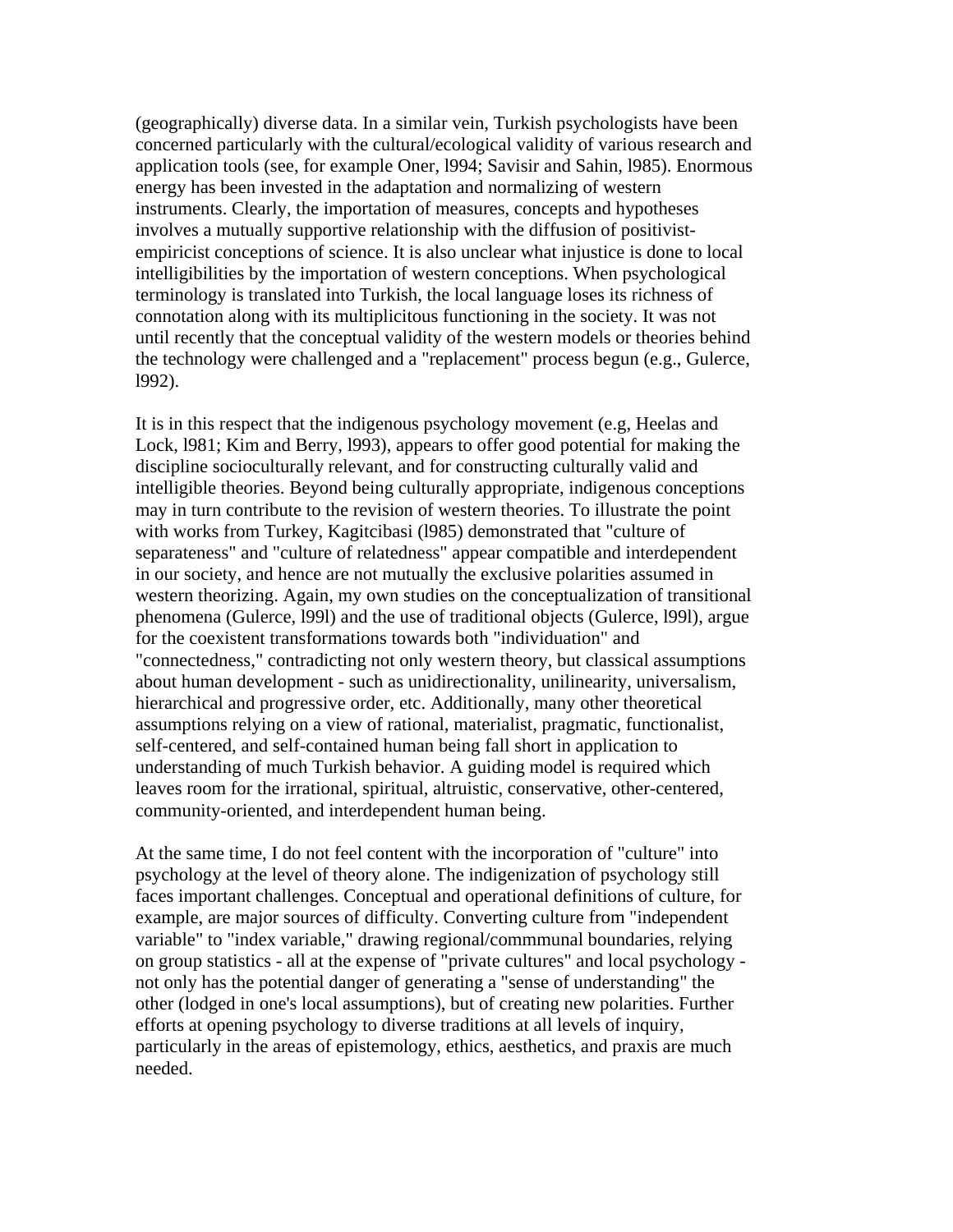At this point it is important to recognize that, just as there are psychologists in Turkey who are unwittingly more "American" than the American, there are psychologists living in the States who are also contributing importantly to the present discussion. Various programs have developed concurrently under the general headings of "cultural" and "cultural/historical" psychology to study culturally constituted processes (e.g., Cole, l990, 1992; Markus and Kitayama, l99l; Rogoff, 1990; Shweder, l990; Valsiner, 1989, 1991; Wertsch, 1991). Their studies of human processes in cultural contexts help in understanding and incorporating culture into psychology at a fundamental level. Similarly, we are provided with significant philosophical and historical critiques of psychology's strong commitments to foundationalism, empiricism, and the self-contained individual (see, for example, Danziger, 1990; Gergen, 1994; Jahoda, 1993; Sarbin, l989; Shotter, 1993).Such reflections help the discipline to realize its particular historical and cultural location.

Taking advantage of my present location, looking from the bridge between East and West, literally and metaphorically, I believe we must press further toward an appreciation of differing philosophic traditions and in the direction of psychology's inter-culturation. Continuous consideration of the varied epistemological and metapsychological assumptions underlying and fertilizing mainstream spyshcology is necessary to soften the discipline's rigid boundaries. Equally important to me is the acceptance of novelty that enables creative growth and increases conceptual/ecological adequacy of knolwedge and its use around the globe (Gulerce, in press). Otherwise it is all too easy to see the situation in terms of western producers of psychological knowledge, as against non-western importers. Yet, in the long run this kind of dichotomous thinking is unproductive, and again, western (Cartesian) in origin. It seems further to sustain an "us vs. them" mentality, and thus inhibits the development of true dialogue among the cultures (to say nothing of dialogic methodology within the field itself). It may not only be arrogant (ironically, even in the search for solutions to "neocolonization"), but also epistemologically erroneous, to view the West independent of the rest.

If the West has gained sufficient self-reflexivity to prevent further "patronizing," and the rest has gained sufficient self-assertion for "emancipation," we can hope for genuine intercultural interchange. In my view, a strong commitment to any particular epistemology and methodology is unproductive. It is my specific hope that we might move together toward a discipline that would enable us to "live together more comfortably (with)in the universe" as opposed to "gaining control over" it. Needless to say, the capacity for diversity and pluralism, a tolerance for ambiguity and the unknown, and an acceptance of - and peace with - limitations in the quest for knowledge are not well developed western qualities. Alternative philosophical positions, I believe, would help to prevent psychological science from anxious reductionisms (as in behaviorism and cognitivism) and from superficial and/or conceptually flawed constructions of human reality (as in pragmatism and rationalism). Perhaps they would encourage what for the world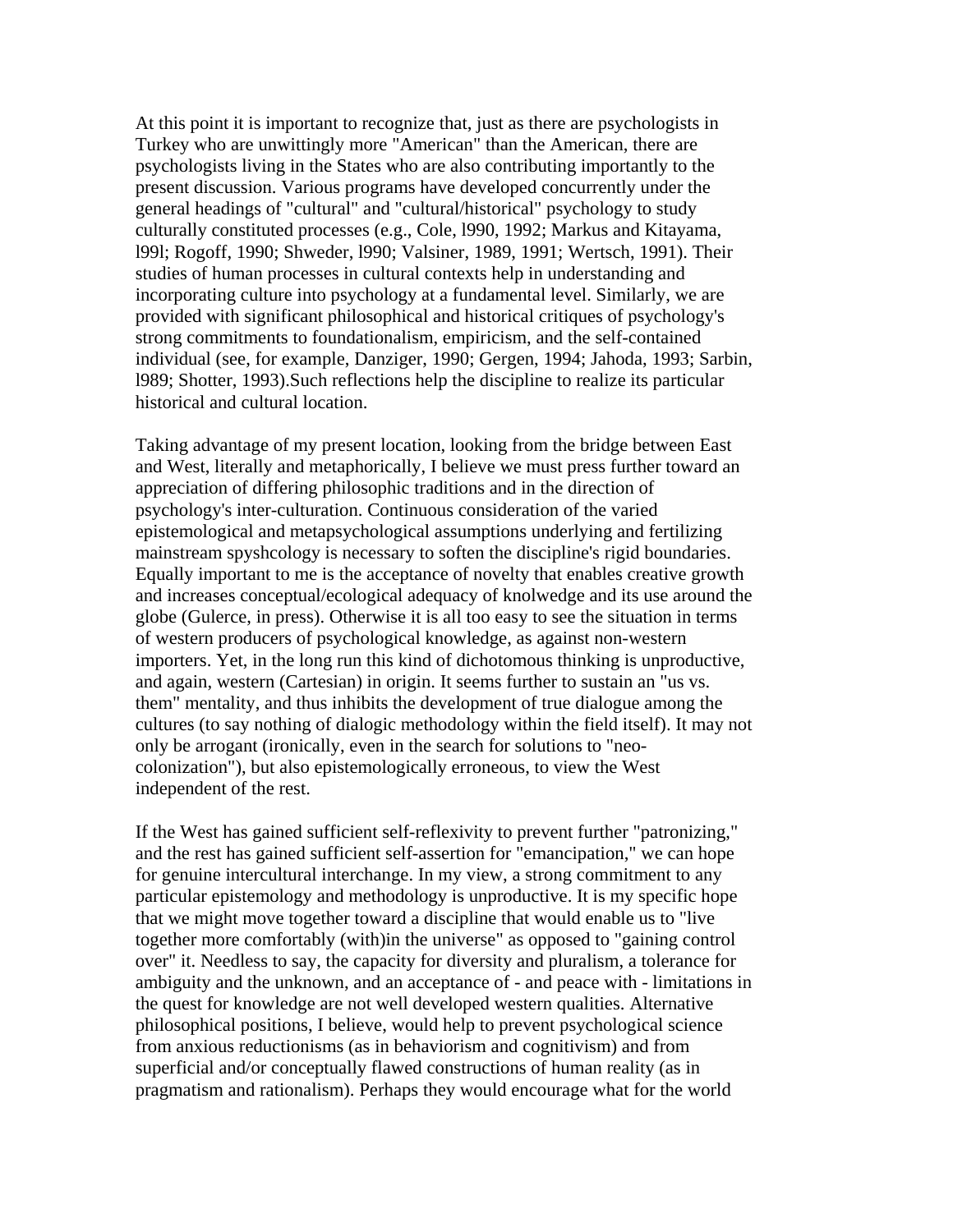might be a "better" or more humane psychological science.

I am sometimes optimistic about the possibilities of inter-cultural dialogue particularly as western psychology becomes less isolated. However, it sometimes appears that American psychologists are too busy with their own quantitative reproductions that they cannot find time even for reading each other's work, much less conceptually unsettling contributions from abroad. And, I fear, the enormous production of data in the United States is seldom applicable even to local social problems, to say nothing of the problems confronting other cultures. We see an enormous "waste" of material and human resources, creating not knowledge but largely irrelevant information.

## **In Speaking Together**

Although these commentaries were generated independently, and in highly diverse cultural contexts, we find the extent of our agreement striking. And, in spite of our shared misgivings regarding traditional practices, we find common grounds for what we believe could be a particularly fruitful range of inter-cultural dialogues. For entry into such dialogue, it is first essential that no single paradigm of psychological inquiry be granted preeminence. This is at once to honor the many traditions of western psychology - empiricist, phenomenological, critical school, feminist, hermeneutic, social constructionist, and more - as well as those extant in other cultural traditions. At the same time, it is to invite a certain humility. Should practitioners fail to appreciate the limitations necessarily inherent in their local paradigms, and treat the alternatives as flawed inferiors, currently existing conflicts will not give way to productive dialogue.

With dialogue configured in this way, we see the various cultures of the world offering to each other an enormously rich array of resources. These include multiple 1) conceptions of knowledge (metatheory), 2) discourses of human functioning (indigenous theory), 3) culturally located descriptions of action (research outcomes), and 4) professional practices (e.g. therapy, counseling, meditation, mediation). In effect, the richly variegated traditions must be explored, articulated and celebrated for the range of resources they can bring to the practice of psychology as a global cooperative. In our view, the most positive forms of professional interchange occur, not when one attempts to improve or englighten the other, but when the fascinating, the novel and the practical from one context are made available for others to appropriate selectively as their local circumstances invite. It is to the practical means of achieving such dialogue that attention is now required.

By placing culture in the vanguard of our concerns, we are finally drawn to the enormous global need for a psychology of practical significance. Western psychology has had the luxury of devoting most of its research to questions of abstract theory, and viewing application as a second-rate derivative. However, not only do we find such theories largely parochial (even when purporting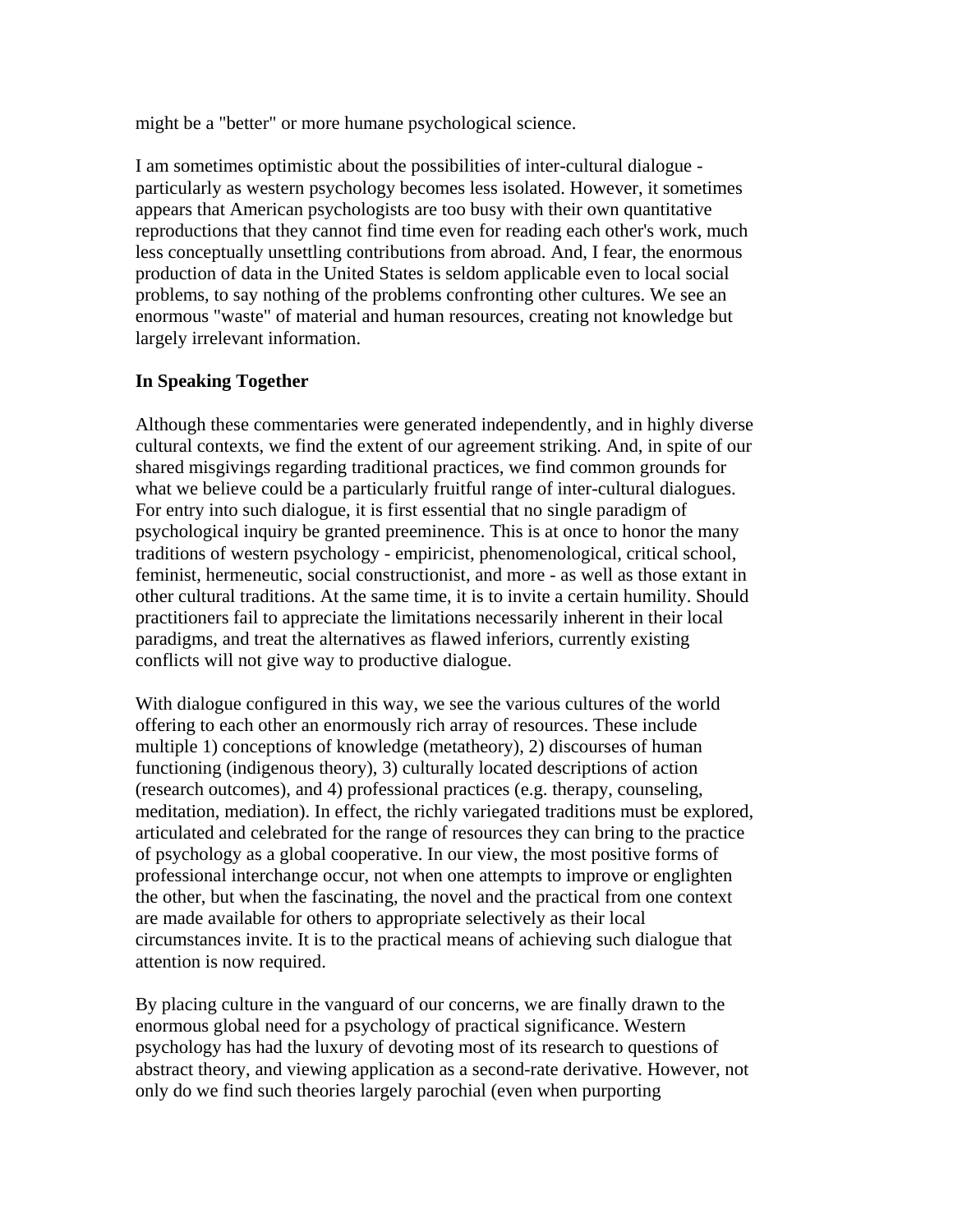universality), but very little of the research has practical payoff. Expenditures on behalf of abstract theory testing seem largely wasted. In contrast, culturally sensitive research into people's behavior in such domains as health (e.g. trust in medicine, safe sex), birth control, child abuse, drug addiction, ethnic and religious conflict, and the effects of technology on society are in desparate need. This is not to abandon abstract theory. However, in a world of extended hardship, the chief function of such theory may be that of constructing intelligible futures. Alternative conceptions of the person invite alternative modes of action, new institutions, and new policies. In effect, theory becomes a practical device for constructing the future.

#### **References**

- Adair, J.G., Puhan, B. and Vohra, N. (1993) Indigenization of psychology: Empirical assessment of progress in Indian rsearch. International Journal of Pyschology, 28, l49-l69.
- Berry, J., Poortinga Y., Segall, M., and Dasen, P., (l992) Cross-cultural psychology: Research and applications. Cambridge; Cambridge University Press.
- Chakraborty, S. (1993) Managerial transformation by values: Corporate pilgrimage. New Delhi: Sage.
- Clifford, J. (l988) The predicament of culture. Cambridge: Harvard University Press.
- Cole,M. (l990) Cultural psychology: A once and future discipline? In J. Berman (ed.) Nebraska Symposium on Motivation. Vol. 37 (pp. 279-336) Lincoln: University of Nebraska.
- Cole, M. (1992) Context, modularity and the cultural constitution of development. In L.T. Winegar and J. Valsiner (eds.) Children's development within social context. Vol. 2. Research and methodology. Hillsdale, NJ: Erlbaum.
- Dalal, A.K., Singh, A.K. and Misra, G. (l988) Reconceptualization of achievement behavior: A cognitive approach. In. A. Dalal (ed.) Attribution theory and research. New Delhi: Wiley Eastern.
- Danziger, K. (1990) Constructing the subject. Cambridge: Cambridge University Press.
- Denoux, P (l992) Les modes d'apprehension de la difference. Toulouse: University of Toulouse.
- Durie, M.H. Maori psychiatric admissions: Patterns, explanations and policy implications. Spicer, J., Trlin, A., and Walton, J.A. (eds.) Social dimensions of health and disease: New Zeland perspectives. Palmerston, North New Zealand: Dunmore Press.
- Eckensberger, L. (1994) On the social psychology of cross-cultural research. In A. Bouvy, et al. (Eds.) Journeys into cross-cultural psychology. Amsterdam: Swets and Zeitlinger.
- Essed, P. (l988) Understanding accounts of racism: politics and heuristics of reality constructions. Text 8: 5-40.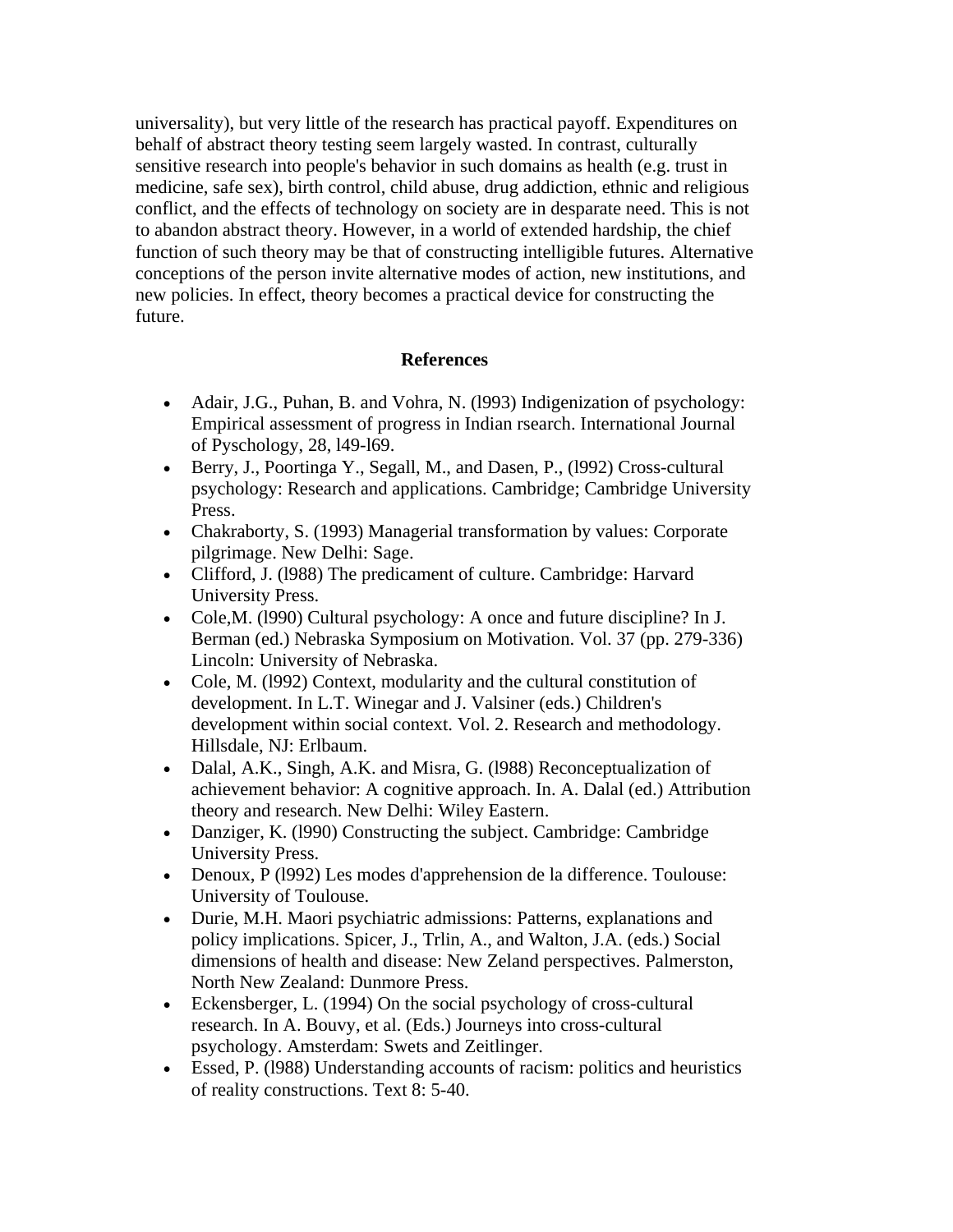- Fabian, J., (1983) Time and the other; how anthropology makes its object. New York: Columbia University Press.
- Gergen, K.J. (l982) Toward transformation in social knowledge. New York: Springer-Verlag.
- Gergen, K.J. (l994) Realities and relationships, soundings in social construction. Cambridge: Harvard University Press.
- Gulerce, A. (l990) Public awareness, perceived seriousness and conceptual definition of psychological maladjustment in Turkey. In N. Bleichrondt and P.J. Drenth (eds.) Contemporary issues in cross-cultural psychology. Amsterdam: Swets and Zeithinger B.V.
- Gulerce, A. (l99l) Transitional objects: A reconsideration of the phenomenon. In Rudmin, F.R. (ed.) To have possessions: Handbook on ownership and property. Journal of Social Behavior and Personality, 6, l87-208.
- Gulerce, A. (l992) AYDA: Aile Yapisini Degerlendirme Araci: Elkitabi ve Turk normlari. (Family structure assessment device: The manual and Turkish norms). Istanbul: Alphgraphics.
- Gulerce, A. (in press a) A family assessment device for Turkey. In J. Pandey (ed.) Asian contributions to cross-cultural psychology. Amsterdam: Swets and Zeithinger B.V.
- Gulerce, A. (in press b) Change in the process of change: Coping with indeterminism. In A. Fogel, M.C.D.P Lyra and J. Valsiner (eds.) Process of change: Determinism and indeterminism.
- Heelas, P. & Lock, A. (1981) Indigenous psychologies: The anthropology of the self. London: Academic Press.
- Huygens, I. (1993) A letter, an idea. New Zealand Psychological Society Bulletin, 76, 22-25.
- Jahoda, G. (1993) Crossroads between culture and mind: Continuities and change in theories of human nature. Cambridge: Harvard University Press.
- Jain, U. (1994) The socio-cultural construction of emotions. Psychology and Devoloping Societies, 6, 151-168.
- Kagitcibasi, C. (l983) Early childhood education and preschool intervention: Experiences in the world and Turkey. In K. King and R. Myers (eds.) Preventing school failure; The relationship between preschool and primary education. Ottowa: IDRC.
- Kagitcibasi, C. (l984) Socialization in a traditional society: a challenge to psychology. International Journal of Psychology, l9, l45-l57.
- Kakar, S. (1978) The inner experience. New Delhi: Oxford University Press.
- Kaur, B. and Saraswathi, T. (l992) New directions in human development and family studies: Research, policy, programme interfaces. International Journal of Psychology, 27, 333-349.
- Kim. U. and Berry, J. (1993) Indegenous psychologies: Research and experience in cultural context. London: Sage.
- Krishnan, L. (l987) Justice research: The Indian perspective. Psychology and Developing Societies, 4, 39-7l.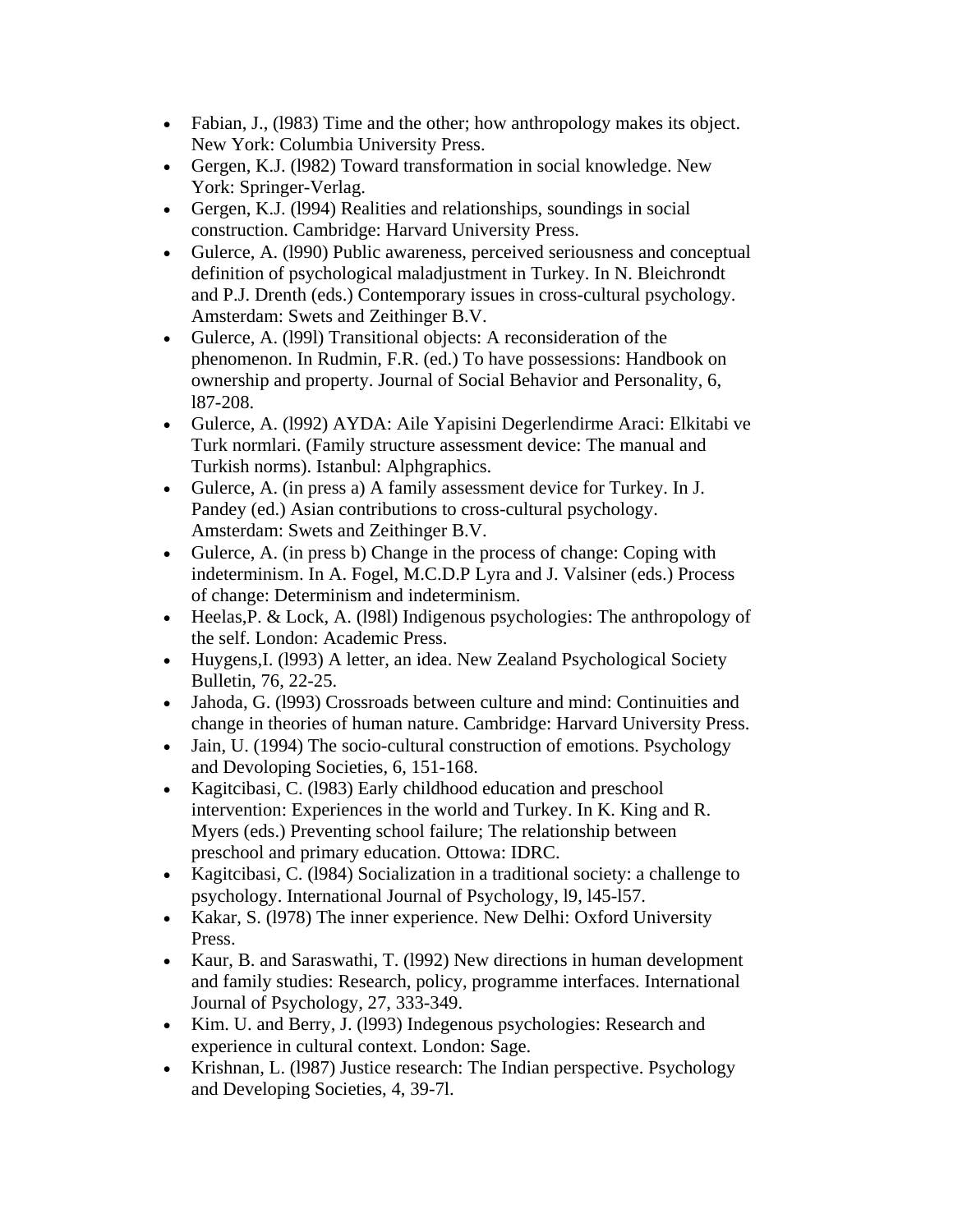- Lawson-Te Aho, K. (1993) The socially constructed nature of psychology and the abnormalisation of Maori. New Zealand Psychological Society Bulletin, 76, 25-30.
- Markus, G. (1986) Contemporary problems of anthropology in the modern world system. In J. Clifford and G. Markus (Eds.) Writing culture. Berkeley: University of California Press.
- Markus, H. and Kitayama, S. (l99l) Culture and the self: Implications for cognition, emotion and motivation. Psychological Review, 98, 224-253.
- Marriott, M. (1992) Alternative social sciences. In J. Macallson (ed.) General education in the social sciences; Centennial reflections (262-278). Chicago: University of Chicago Press.
- Miller, J., Berroff, and Harwood, R. (1990) Perceptions of social responsibilities in India and the United States: Moral imperatives or personal decisions. Journal of Personality and Social Psychology, 58, 33- 47.
- Misra, G. (1994) Psychology of control: Cross-cultural considerations. Journal of Indian Psychology, l2, 8-45.
- Misra, G. (l99l) Socio-cultural influences on moral behavior. Indian Journal of Social Work, 42, l79-l94.
- Misra, G. and Agarwal, R. (1985) The meaning of achievement: Implications for a cross-cultural theory of achievement motivation. In I.R. Lagunes and YPE Poortinga (eds.) From a different perspective: Studies of behavior across cultures. (250-266) Lisse: Swets and Zeitlinger.
- Misra, G. and Gergen, K.J. (1993a) In the place of culture in psychological science. International Journal of Psychology, 38, 225-253.
- Moghaddam, F. (l987) Psychology in the three worlds: as reflected by the crisis in social psychology and the move towards indigenous Third World psychology. American Psychologist, 42, 912-920.
- Naidu, R. (1994) Traditional Indian personality conepts and the unrealized potential for paradigm shift. Psychology and Developing Societies, 6, 70- 85.
- Nandy, A. (1974) Non-parad  $E,^\circ D$  Ýn psychology  $\check{A}$  flections on a recipient culture of science. Indian Journal of Psychology, 49, l-20.
- Neki, J. (1973) Guru-Chela relationship: The possibility of a therapeutic paradigm. American Journal of Orthpsychiatry, 43, 755-766.
- Oner,N. (l994) Turkiye'de kullanilan psikolojik testler. Bir basvuru kaynagi. (Psychological tests in use in Turkey. A desk reference.). Istanbul: Bogazici Universitesi Matbaasi.
- Oral, A. (l994) VIII. Ulusal psikoloji kongresi anketi. (The VIII National Congress of Psychology Survey). Turk Psikoloji Dergisi (The Turkish Psychology Journal), 9, 3l, 88-l05.
- Pandey, J. (1988) Psychology in India: Emerging trends in the eighties. In J. Pandey (Ed.) Psychology in India: The state of the art. V. 3. New Delhi: Sage (339-359).
- Pandey, N. and Naidu, R. (1992) Anasakti and health: A study of nonattachment. Psychology and Developing Societies, 4, 89-l04.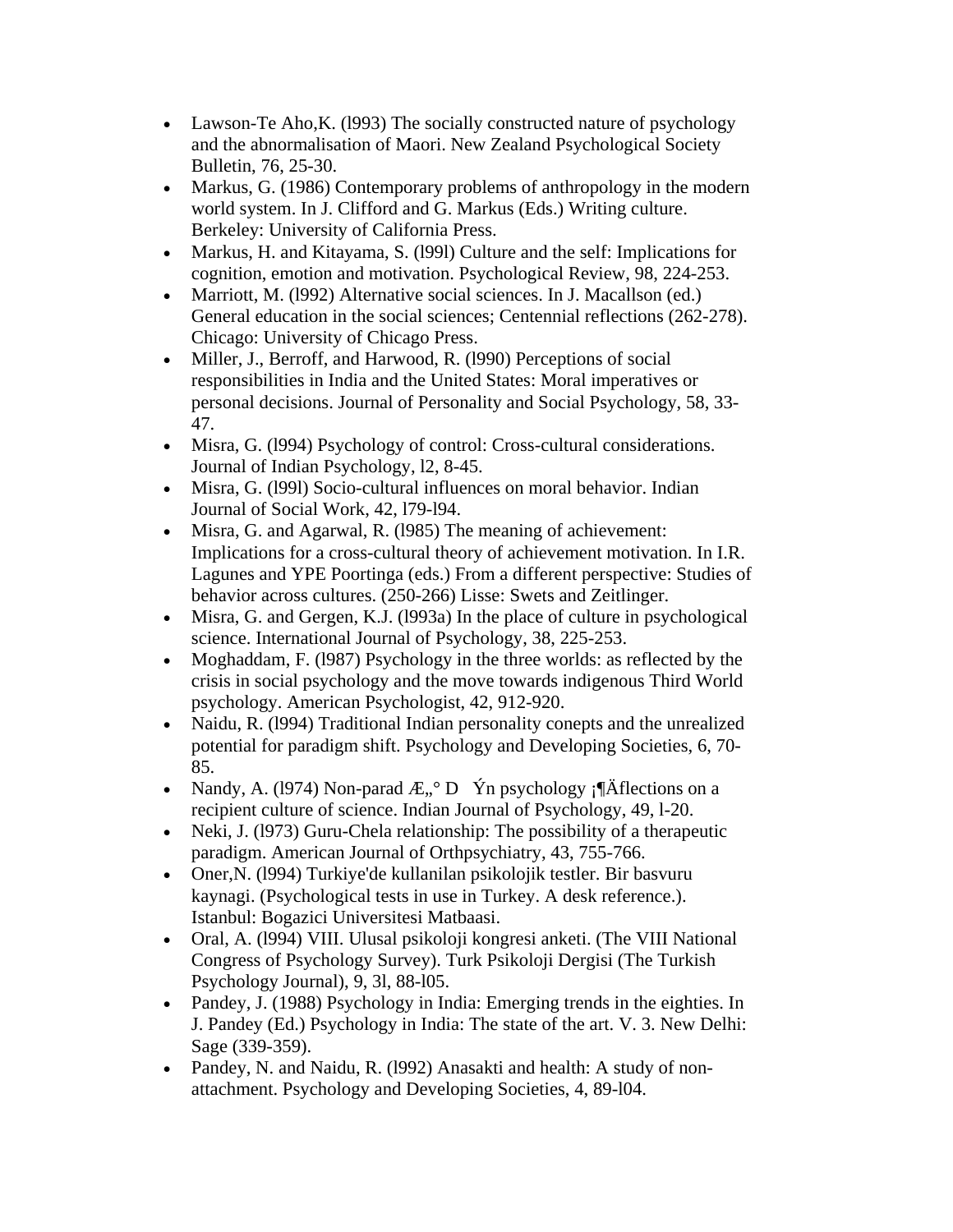- Paranjpe, A., Ho, D. and Ribberg, R. (1988) Asian contributions to psychology: New York: Piaget.
- Paranjpe, A. (1984) Theoretical psychology: Meeting of East and West. New York: Plenum Press.
- Potter, J. and Wetherell, M. (1987) Discourse analysis and social psychology: beyond attitudes and behavior. London: Sage.
- Prakash, A. (1994) Organizational functioning and values in the Indian context. In H. Kao, D. Sinha & N. Sek Hong (eds.) Effective organizations and social values. New Delhi: Sage.
- Rogoff, B. (1990) Apprenticeship in thinking. New York: Oxford University Press.
- Roland, A. (l988) In search of self in India and Japan: Toward a crosscultural psychology. Princeton, NJ: Princeton Univer
- Rose, N. (1990) Governing the soul. London: Routledge.
- Said, E. (1978) Orientalism. New York: Pantheon.
- Sampson, E. (1989) The challenge of social change for psychology: Globalization and psychology's theory of the person. American Psychologist, 44, 9l4-92l.
- Seagall, M.H., Dasen, P.R., Berry, J.W., and Poortinga, Y.H. (1990) Human behavior in global perspective: An introduction to cross-cultural psychology. New York: Pergamon.
- Shotter, J. (1993) Conversational realities: Constructing life through language. London: Sage.
- Shweder, R. (1991) Thinking through cultures: Expeditions indigenous psychologies. Cambridge: Harvard University Press.
- Shweder, R., Mohapatra, M. and Miller, J. (1987) Cultures and moral devleopment. In J. Kogan & S. Lamb (eds.) The emergence of morality in young children. Chicago: University of Chicago Press.
- Sinha, D. (1965) Integration of modern psychology with Indian thought. Journal of Humanistic Psychology, 5, 6-l7.
- Sinha, D. (1986) Psychology in a third world country: The Indian experience. New Delhi, Sage.
- Sinha, D. (1990) Concept of psychological well-being: Western and Indian perspectives. National Institute of Mental Health and Neurosciences Journal, 8, l-ll.
- Sinha, D. (1994) Indigenous psychology: Need and potentiality. Journal of Indian Psychology, l2, l-7.
- Sinha, D. and W. Holtzman (1984) The impact of pscyhology on Third World development. International Journal of Psychology, l9. (Special issue, Nos. l & 2).
- Sinha, J. (1980) The nurturant task master. New Delhi: Concept.
- Sinha, J. (1984) Toward partnership for relevant research to the Third world. Indian Journal of Psychology, l9, l69-l78.
- Smith, G. (1992) The legacy of Tane Nui A Rangi: propping up the sky. Auckland Research Unit in Maori Education.
- Smith, J. (1981) Self and experience in Maori culture. In P. Heelaas and A.